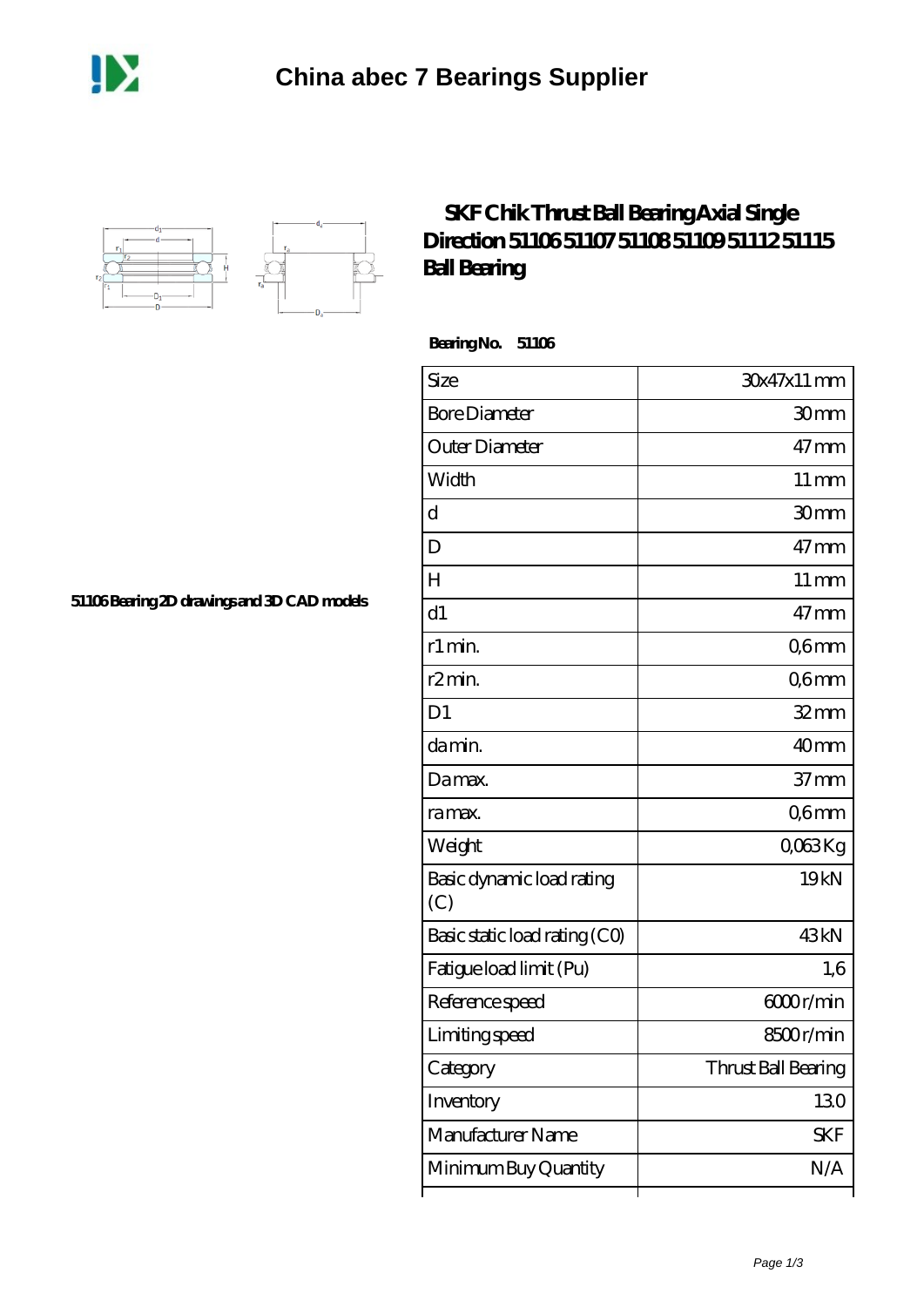

## **[China abec 7 Bearings Supplier](https://m.dannysguitarshop.tv)**

| Weight / Kilogram                      | 0071                                                                                                                                                               |
|----------------------------------------|--------------------------------------------------------------------------------------------------------------------------------------------------------------------|
| Product Group                          | <b>BOO308</b>                                                                                                                                                      |
| Rolling Element                        | <b>Ball Bearing</b>                                                                                                                                                |
| Thrust Bearing                         | Yes                                                                                                                                                                |
| Single or Double Direction             | Single Direction                                                                                                                                                   |
| <b>Banded</b>                          | $N_{\Omega}$                                                                                                                                                       |
| Cage Material                          | Steel                                                                                                                                                              |
| Precision Class                        | ABEC 1   ISO PO                                                                                                                                                    |
| Component Description                  | Roller Assembly Plus<br>Raceways                                                                                                                                   |
| <b>Other Features</b>                  | Single Row                                                                                                                                                         |
| Long Description                       | 30MM Bore 1; 32MM Bore<br>2, 47MM Outside Diameter;<br>11MM Height; Ball Bearing;<br>Single Direction; Not<br>Banded; Steel Cage; ABEC 1<br><b>ISO POPrecision</b> |
| Inch - Metric                          | Metric                                                                                                                                                             |
| Category                               | Thrust Ball Bearings                                                                                                                                               |
| <b>UNSPSC</b>                          | 31171507                                                                                                                                                           |
| Harmonized Tariff Code                 | 8482105008                                                                                                                                                         |
| Noun                                   | Bearing                                                                                                                                                            |
| <b>Keyword String</b>                  | <b>Ball Thrust</b>                                                                                                                                                 |
| Manufacturer URL                       | http://www.skf.com                                                                                                                                                 |
| Manufacturer Item Number               | 51106                                                                                                                                                              |
| Weight/LBS                             | Q156                                                                                                                                                               |
| Bore 2                                 | 1.26Inch   32 Millimeter                                                                                                                                           |
| Height                                 | 0433Inch   11 Millimeter                                                                                                                                           |
| Bore 1                                 | 1.181 Inch   30 Millimeter                                                                                                                                         |
| Overall Height with<br>Aligning Washer | OInch   OMillimeter                                                                                                                                                |
| Outside Diameter                       | 1.85Inch   47 Millimeter                                                                                                                                           |
| bore diameter:                         | 30mm                                                                                                                                                               |
| static load capacity:                  | 43kN                                                                                                                                                               |
|                                        |                                                                                                                                                                    |